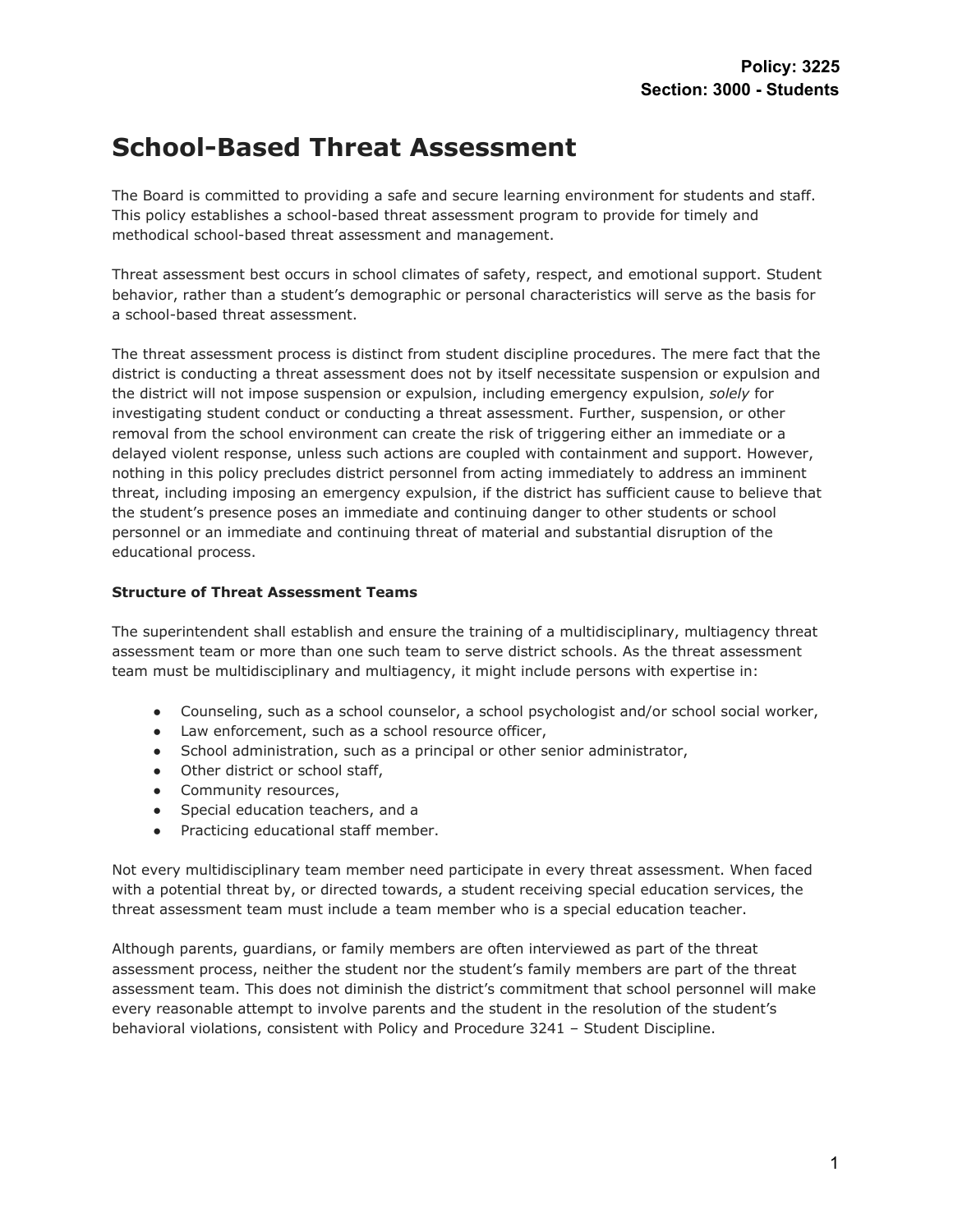### **Function of Threat Assessment Team**

Each threat assessment team member, whether a teacher, counselor, school administrator, other school staff, contractor, consultant, volunteer, or other individual, functions as a "school official with a legitimate educational interest" in educational records controlled and maintained by the district. The district provides the threat assessment team access to educational records as specified by the Family Educational Rights and Privacy Act (FERPA). No member of a threat assessment team, including district / school-based members and community resource / law enforcement members, shall use any student record beyond the prescribed purpose of the threat assessment team or re-disclose records obtained by being a member of the threat assessment team, except as permitted by FERPA.

The threat assessment team:

- Identifies and assesses the behavior of a student that is threatening, or potentially threatening, to self, other students, staff, school visitors, or school property. Threats of self-harm or suicide unaccompanied by threats of harm to others should be promptly evaluated according to Policy 3423 – Suicide Prevention.
- Gathers and analyzes information about the student's behavior to determine a level of concern for the threat. The threat assessment team may conduct interviews of the  $person(s)$  who reported the threat, the recipient(s) or target(s) of the threat, other witnesses who have knowledge of the threat, and where reasonable, the individual(s) who allegedly engaged in the threatening behavior or communication. The purpose of the interviews is to evaluate the individual's threat in context to determine the meaning of the threat and intent of the individual. The threat assessment team may request and obtain records in the district's possession, including student education, health records, and criminal history record information. The purpose of obtaining information is to evaluate situational variables, rather than the student's demographic or personal characteristics.
- Determines the nature, duration, and level of severity of the risk and whether reasonable modifications of policies, practices, or procedures will mitigate the risk. The threat assessment team will not base a determination of threat on generalizations or stereotypes. Rather, the threat assessment team makes an individualized assessment, based on reasonable judgment, best available objective evidence, or current medical evidence as applicable;
- Communicates lawfully and ethically with each other, school administrators, and other school staff who have a need to know particular information to support the safety and well-being of the school, its students, and its staff; and
- Timely reports its determination to the superintendent or designee.

Depending on the level of concern determined, the threat assessment team develops and implements intervention strategies to manage the student's behavior in ways that promote a safe, supportive teaching, and learning environment, without excluding the student from the school.

In cases where the student whose behavior is threatening or potentially threatening also has a disability, the threat assessment team aligns intervention strategies with the student's individualized education program (IEP) or the student's plan developed under section 504 of the rehabilitation act of 1973 (section 504 plan) by coordinating with the student's IEP team or section 504 plan team. Although some of the functions of a school-based threat assessment may run parallel to the